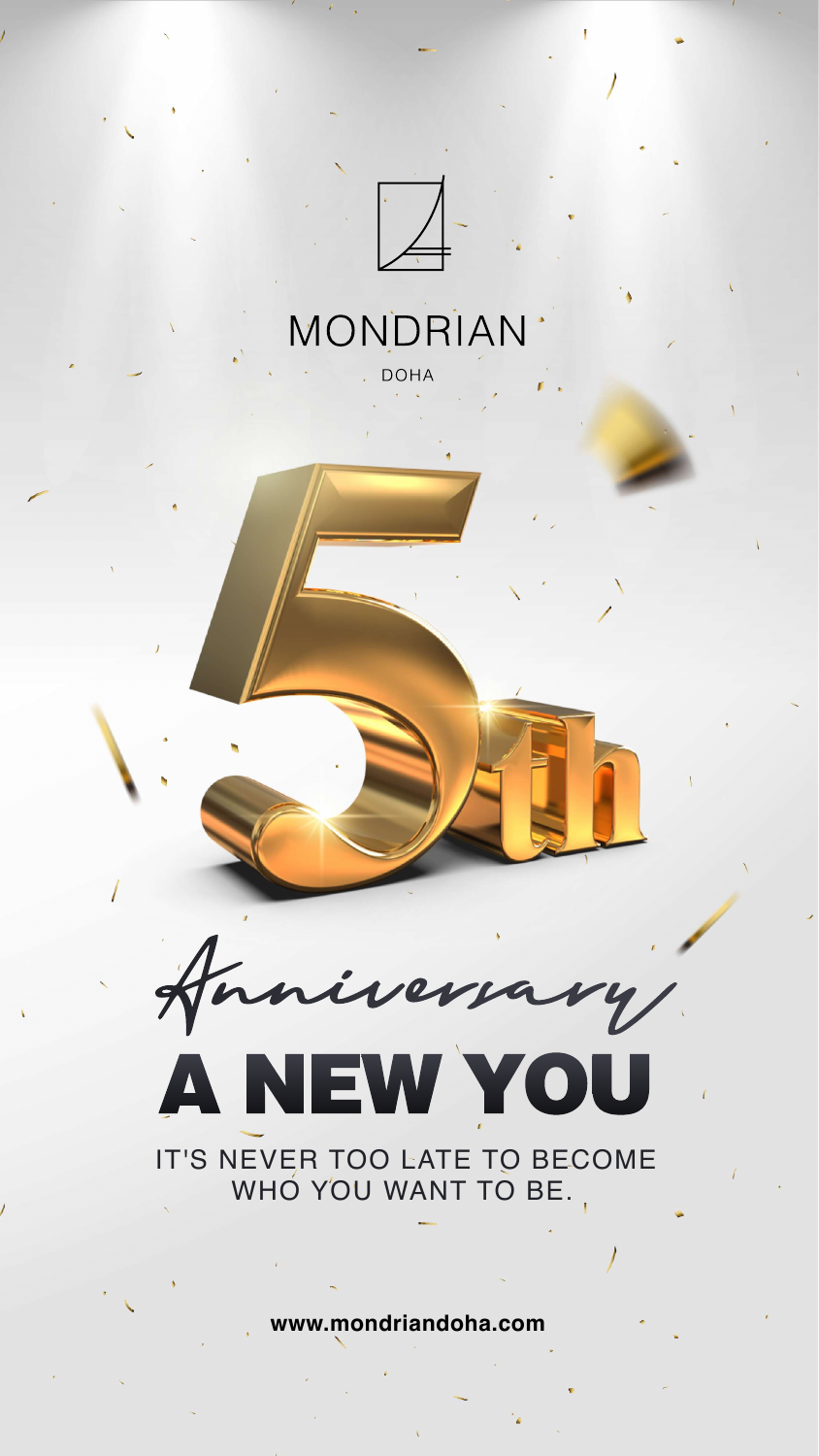

For more information, call us at 4045 5999



#### <sup>B</sup> WOLFGANG PUCK

## **5 FOR YOU**

Steal the scene and remix your day as you indulge in 5 CUT specialties and mingle 5 cocktails of your choice.

#### **PRICE: 555QR**

## **FAMILY DINNER**

Make your best family memories at CUT.  $\overline{1}$ Gear up for vibrant vibes, delicious food, and much more!

#### **GROUP OF 5, GET 1 FREE**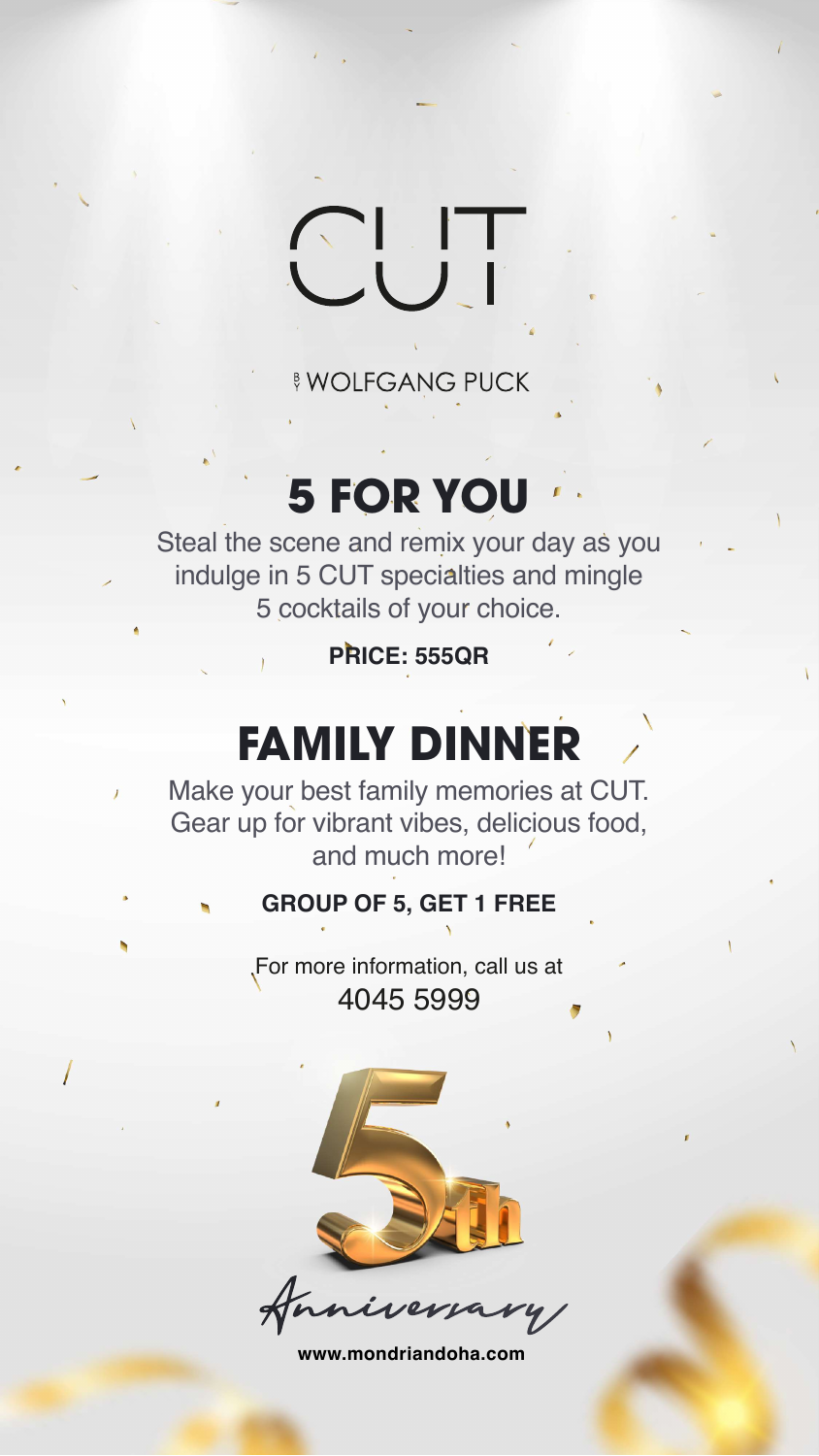**www.mondriandoha.com**



For more information, call us at 4045 5999

niversary

Be ready to sink your teeth into an exclusively created afternoon tea experience.

#### **PRICE: 175QR | 250QR**



ELLAVHA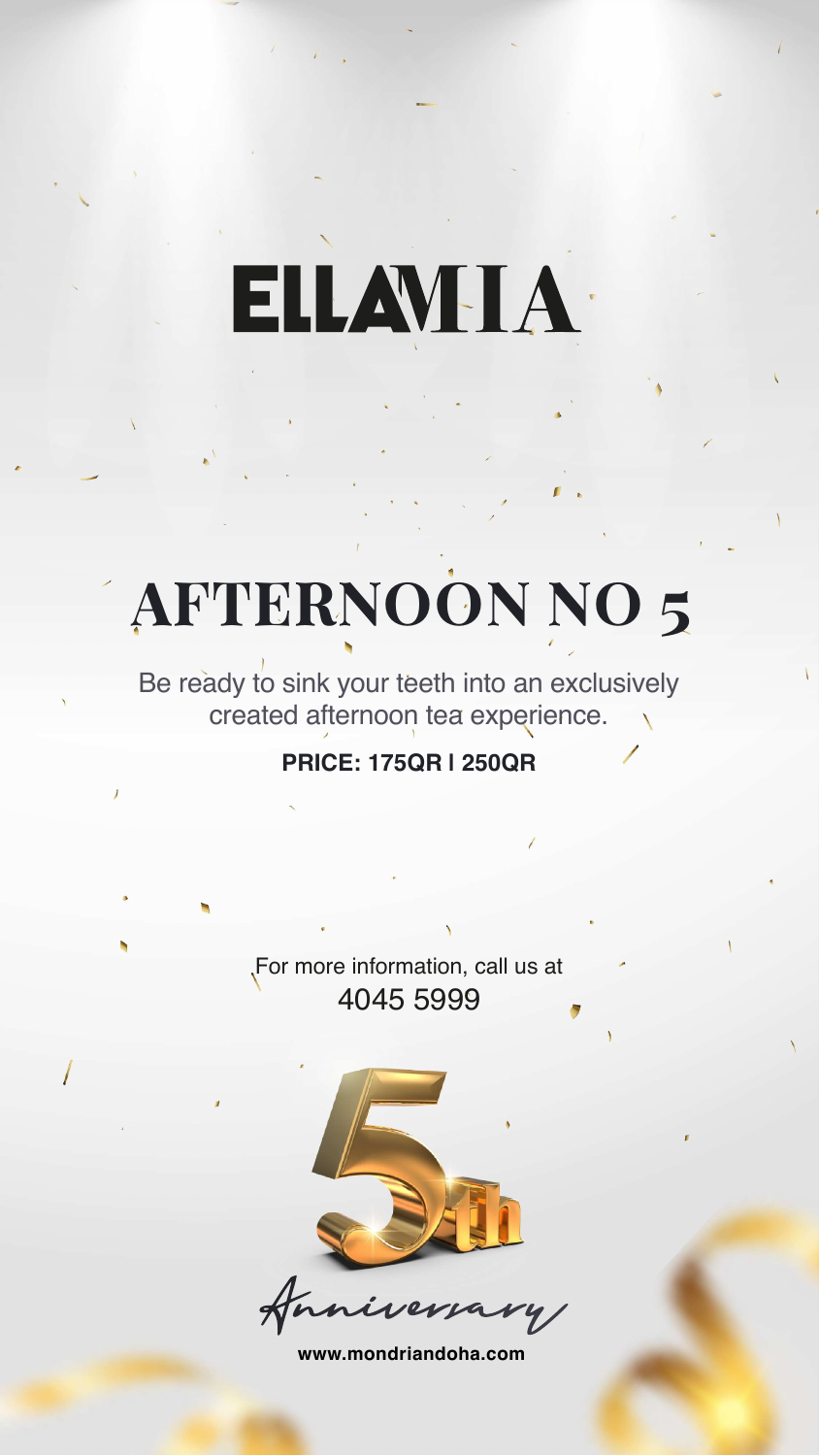**www.mondriandoha.com**



#### WhatsApp us at +974 5548 0175



niversary

Intrigue your senses with a specially curated 5-course menu.

**PRICE: 1,200QR | PP**

12CHAIRS BARA

# **5 SENSES** EXPERIENCE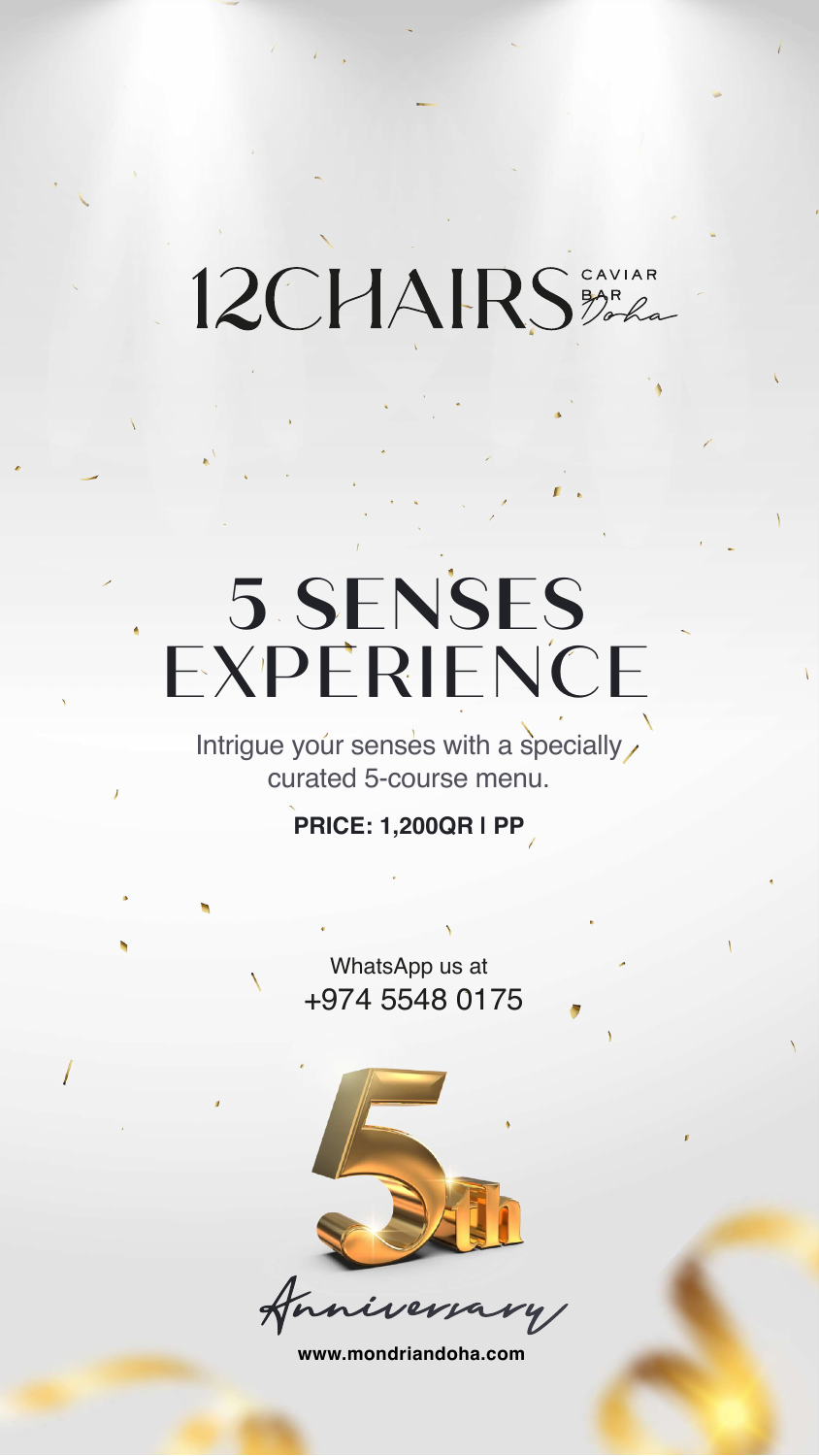

Shake up your daily routine with extraordinary cocktails based on 5 years old Sake.

> For more information, call us at 4045 5999





## 5 YEARS OLD

## TAJIMA BEEF 5 WAYS

Transport your taste buds across Japan while savoring 5 intuitive Tajima Beef delights.

#### **225QR PER PLATE**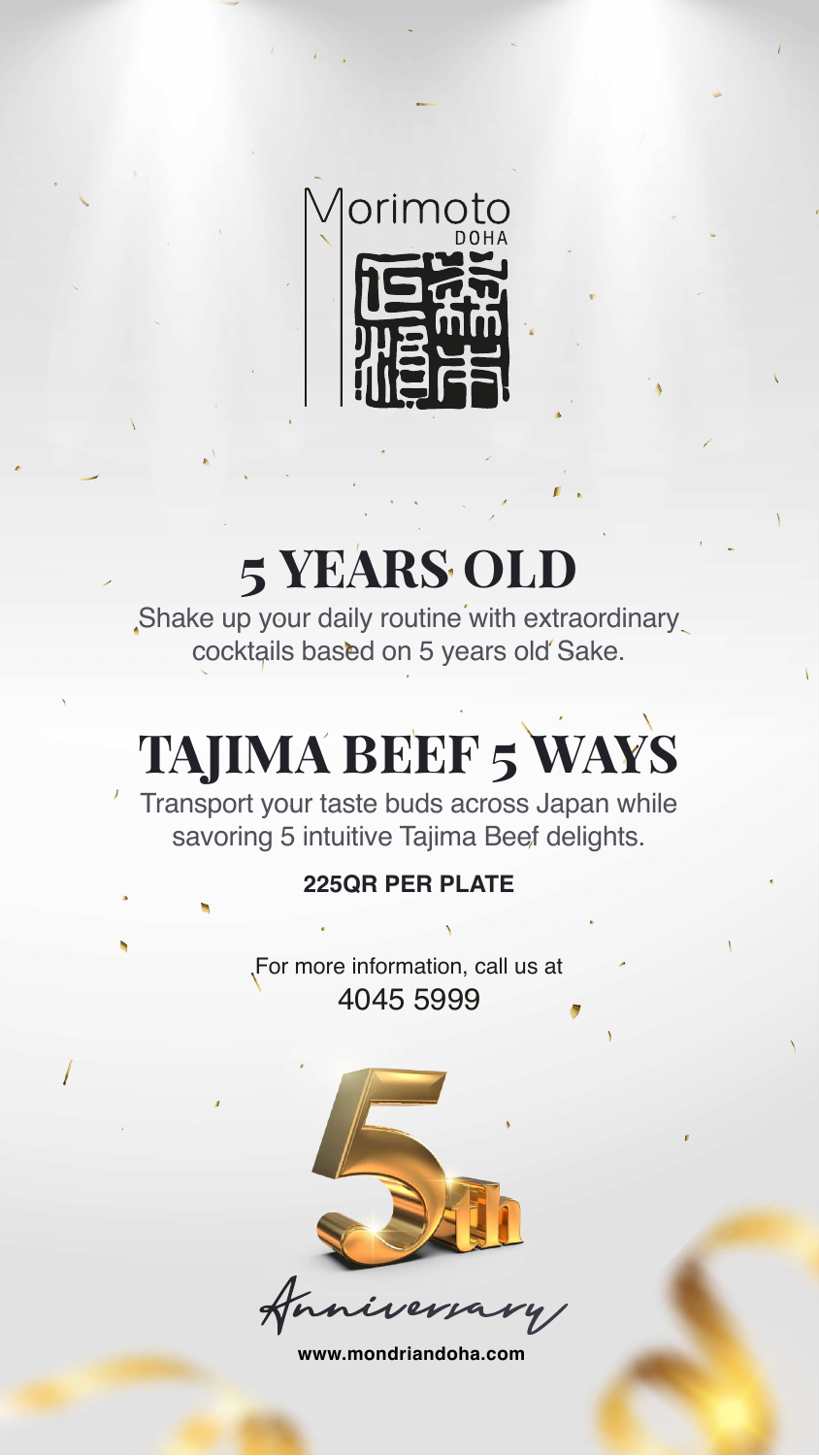**www.mondriandoha.com**



Keep it fun and satisfy your cravings with Hudson Tavern's lucky menu

> For more information, call us at 4045 5999

niversary

## **Hudson Tavern** OOOO

# **GET LUCKY 555**

+ 5 sliders, 5 wings, 5 beers **255QR PER PERSON**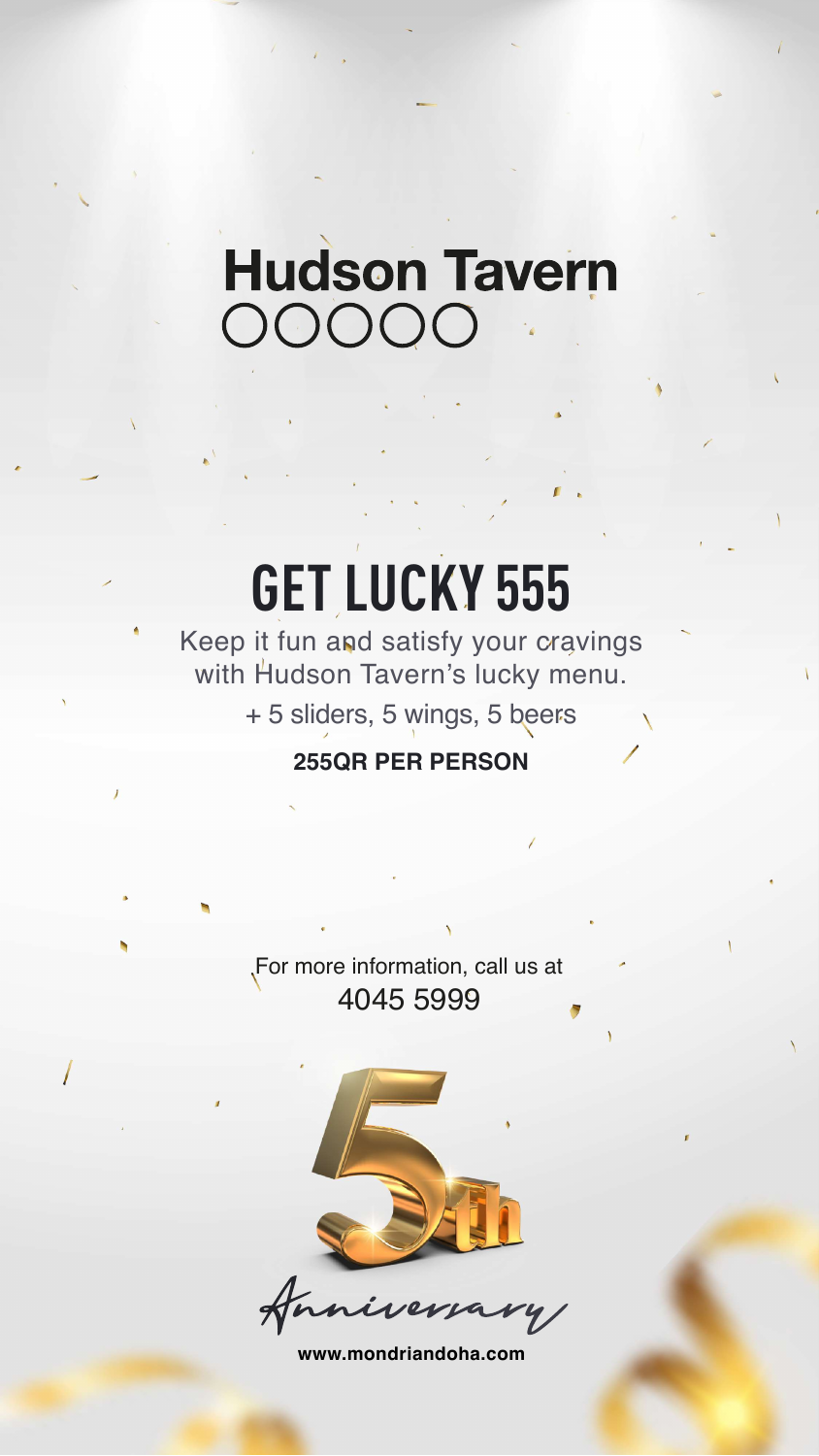



STREET NO 5

Travel down the street of the Middle East town

WALIMA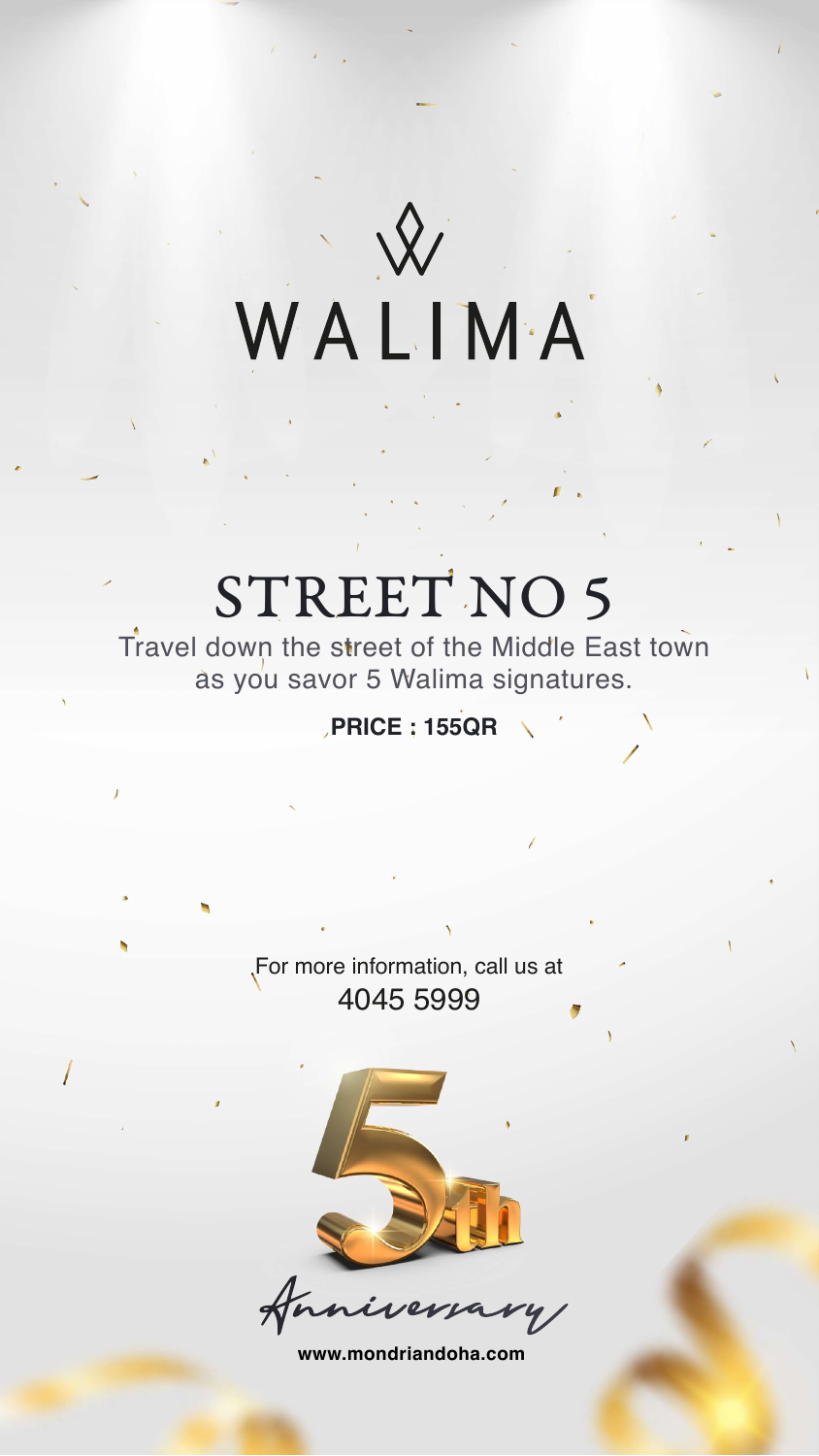

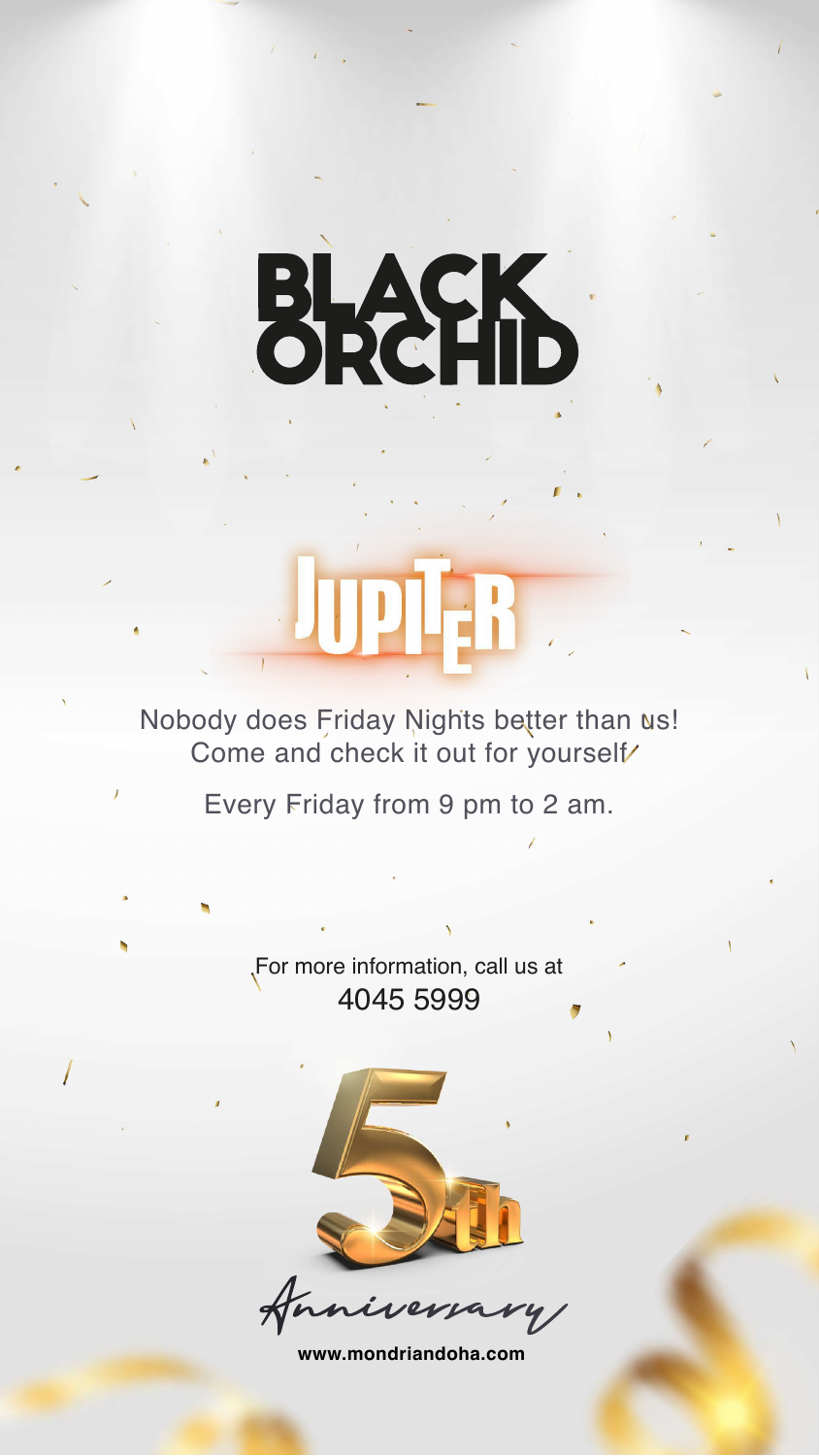

For more information, call us at 4045 5999

niversary

# Smoke<sub>s</sub>

# **FAVOURITE 5**

Light it up and keep it fun as you pair your favorite drinks with cigars.

#### **1 CIGAR & 1 DRINK : 250QR**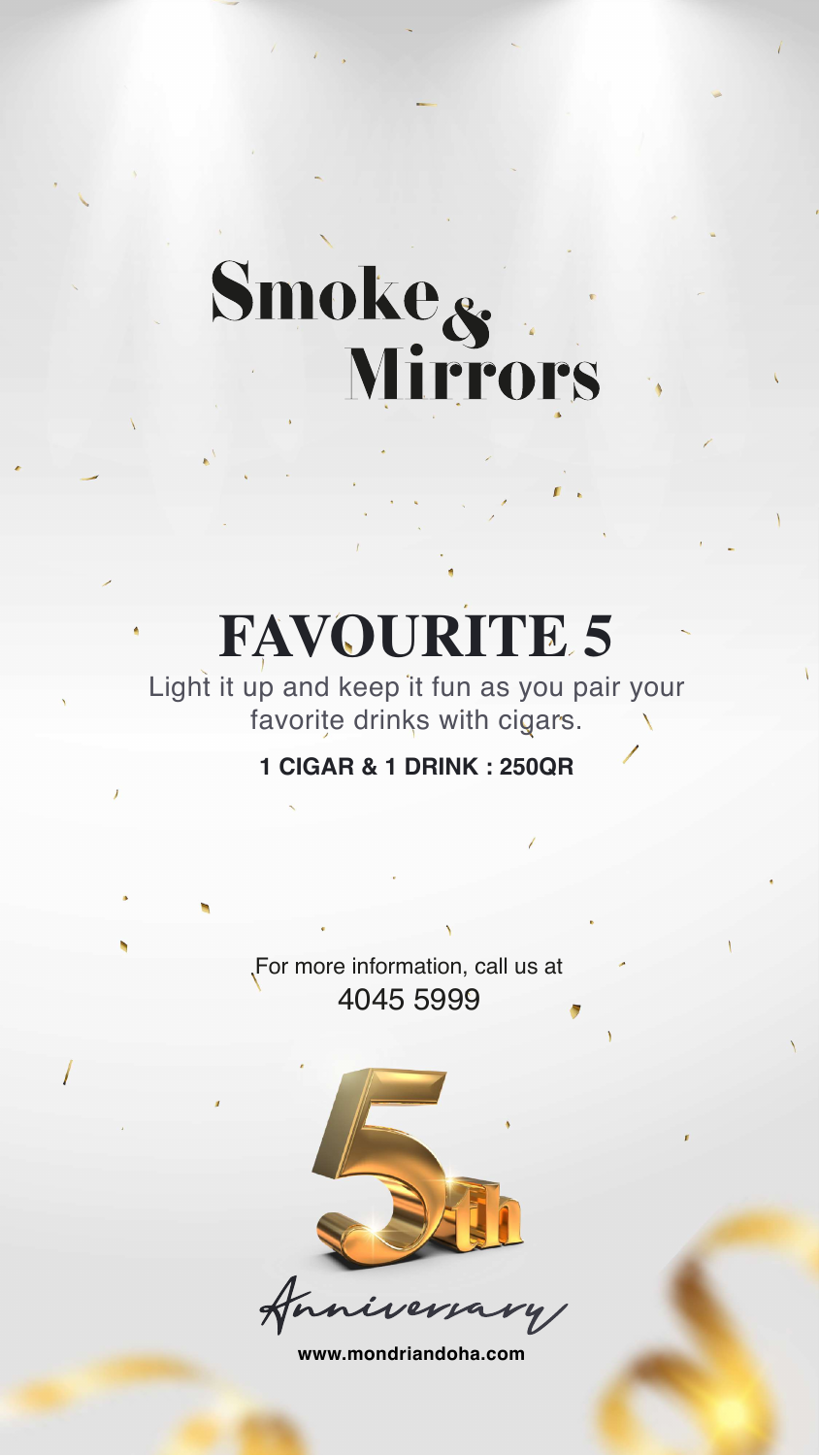# ESPA MONDRIAN

DOHA

**www.mondriandoha.com**



Escape the ordinary! Go all out on self-care with our indulgent 5 wonders journey.  $\Delta$ 

> For more information, call us at 4045 5550



 $\mathbf{r}$ 

niversary

## **5 WONDERS OF ESPA**

#### **PRICE : 1000QR**